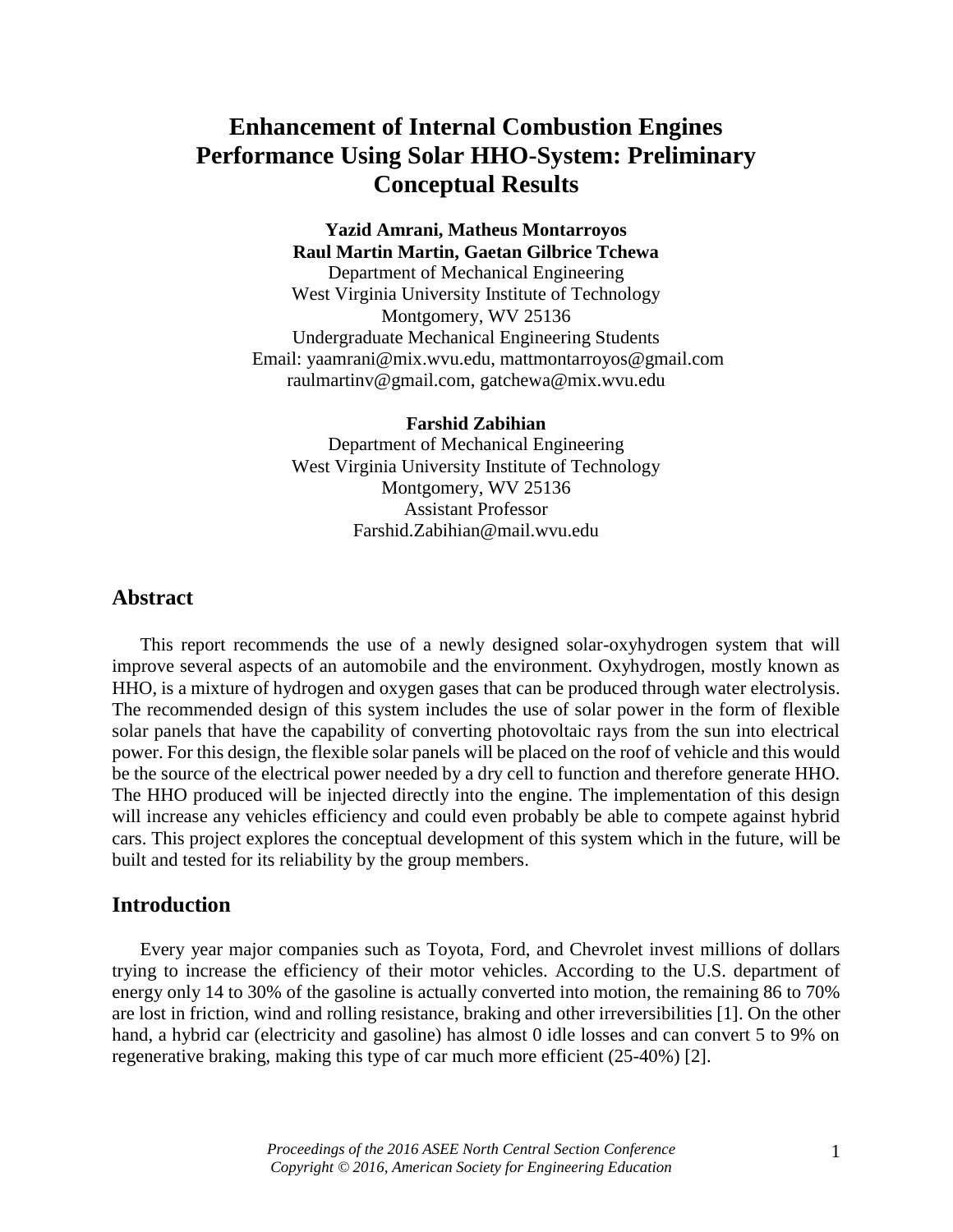Therefore, when people are going to choose their car, picking a hybrid over a regular car would be the obvious choice given their advantages. However, hybrid cars are much more expensive than the regular ones. With our project, we intend to give the regular cars a better chance to compete against the hybrid cars. We would increase their fuel efficiency, which would reduce the annual cost with fuel, and make the exhaust emissions cleaner. The annual fuel cost projection of the US Department of Energy assumes a car travels 15,000 miles and that the price for a gallon of unleaded gasoline is \$2.64/gallon [3]. So we can estimate that the expenses with fuel, per year, of a person with a car that does 20 miles per gallon (mpg) is \$1,980. If we could increase the mpg in a least 10%, it would reduce the annual expense with fuel to \$1800.

Moreover, another motivation for this project was the amount of pollution that a car produces. According to the union of concerned scientists, in 2013 the transportation sector contributed for more than a half of the carbon monoxide and nitrogen oxides, and almost a quarter of the hydrocarbons emitted into our air [4]. This is really harmful for people's health and for the environment. One of the mains key points of our design is to provide a better and cleaner combustion

This project will propose the design of a system that injects HHO directly to the engine and when integrated to a car will be capable of optimizing its fuel efficiency. Besides that, we expect to achieve a cleaner exhauster's emissions, having in mind that the combustion product of HHO is mostly water.

Nowadays there is not a lot of equipment that when attached to a car will increase gas mileage. The only experimental pieces of equipment that claims to increase efficiency are the pressurized gas tank and the HHO injection. Pressurizing the gas tank is based on Henry's law, which states that the solubility of a gas increases according to the pressure [5]. This equipment uses a small compressor to compress air inside the gas tank, dissolving mainly oxygen and nitrogen into the liquid (Fuel). When this fuel with dissolved air goes to the combustion chamber, it produces a faster combustion process and more through. The other method is injecting HHO (oxyhydrogen) inside the combustion chamber. This mixture of hydrogen gas and oxygen should increase the thermal efficiency of the burning process, producing a cleaner and cooler combustion. The final result from injecting this mixture into the cylinders is a greater gas mileage.

The purpose of this project is to propose the design of a HHO injection system that might actually increase the thermal and mechanical efficiency of a car, resulting on a gas mileage increase and cleaner emissions. The experimental analysis to verify if the design actually works and to measure how well it can perform will not be made due to lack of material and equipment. For future reference, to verify the performance of the design a small engine would be needed as well as enough material and budget to buy the components and build the system.

The first step for the project is to make further research on the fuel that will be used, the HHO. This gas is simply a 2:1 mixture of Hydrogen and Oxygen. It has an autoignition of 570 °C (1065) °F). When ignited the gas mixture is converted to water vapor and energy, and it is estimated that 241.8 J of energy is released for every mole of  $H_2$ . One of the most important qualities of this gas is that when mixed with another inert gas (gases that do not undergo any chemical reaction), the heat should spread out through the matter having a lower temperature [6].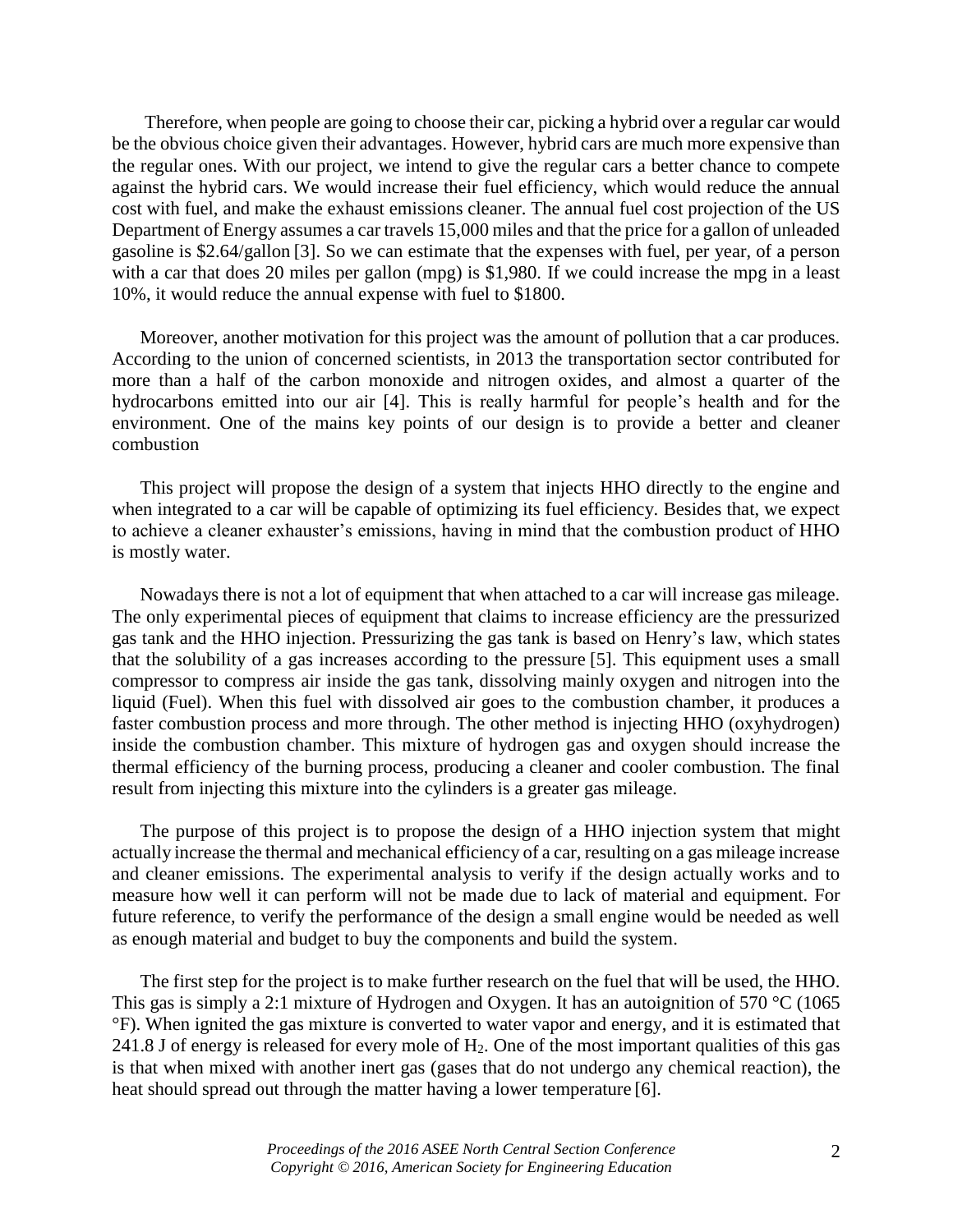There are a variety of ways to produce Hydrogen, however the only way to produce HHO nowadays is the electrolysis of water. This process consists on passing a direct current (DC) through a substance in order to separate the molecules of the substance. In the case of water, the current goes through it and separates the atoms of Hydrogen and Oxygen, forming a gas called HHO (oxyhydrogen).

Some companies such as Honda and BMW have already manufactured some cars that run fully on hydrogen. The BMW Hydrogen 7 [7] can run fully on hydrogen or gasoline. The engine was modified in order to work with both fuels. While running on hydrogen it produces almost no pollutants. However, the biggest issue of these cars is the fact that they have a cylinder that stores hydrogen at high pressure. This type of storage brings up two issues. First of all, during an accident the tank can explode causing a lot of destruction and even death; making this not the safest design. Second, the tank makes the vehicle much heavier, consuming more fuel.

The design we propose does not have a cylinder or any compartment that stores hydrogen. Our system can be classified as production on demand, meaning that all the hydrogen generated won't be stored anywhere, the produced hydrogen will go straight into the engine when needed. When the engine is turned off the dry cell will shut down and hydrogen won't be generated. Using this method we will be able to have lighter and safer hydrogen enhanced cars.

Our design is composed by roughly 4 steps: energy sources, electrical system, dry cell, injection method.



Figure 1: HHO Production Steps

Figure 1 shows how the HHO will be produced and inserted into the engine. First electricity will provided from solar panels and stored in a battery. When needed, the battery will send electricity to the dry cell so it can make the electrolysis in the water generating HHO gas. This gas would then go through a bubbler and some other components so the injection into the engine can be done safely.

In order to power the dry cell electricity is needed. There a lot of ways to harness electricity, some of them more efficient than the others. In a car the alternator is a component that converts one part of the mechanical energy produced by the engine mechanical energy to electricity. This electricity is used to constantly recharge the battery and also to power some of the electrical components of the car, such as headlights and some internal components.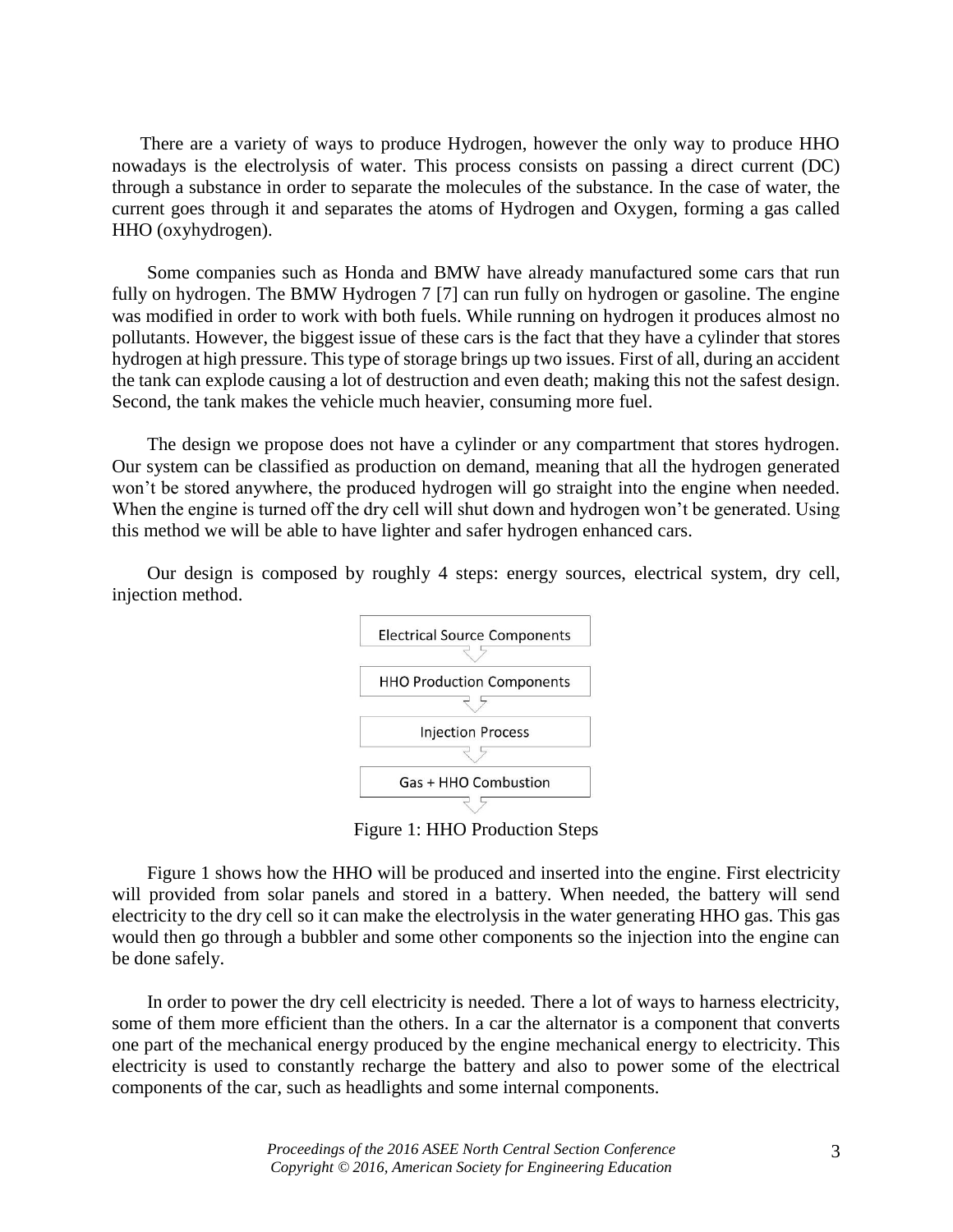Some systems that already exists in the market uses the alternator of the car as an electrical energy source. The electricity input of the dry cell is attached directly into the alternator. The creators of this method claims that you should have an increase on the gas mileage of the car when the entire system is fully operational and getting electricity from the alternator. However, this statement goes against the  $1<sup>st</sup>$  law of thermodynamics. If the system is hooked up to the alternator or battery no additional work is being added to the system. The dry cell system would be using the mechanical energy from the car and putting it back to the engine. Since this is not an ideal cycle, there are a lot of irreversibilities. So neither the dry cell nor the alternator has 100% efficiency, thus work would be lost during the HHO production process with no gain in thermal or mechanical efficiency.

In order to solve this issue and have an actual gain in gas mileage it was decided that renewable sources of energy would be used to provide electricity to feed the dry cell. For now, 3 solar panels will be placed on the roof of the car. We decided to place them on this location because that's where the solar incidence is more constant and more intense.

The chosen solar panel, Figure 2, for the design, was the GP-FLEX 200 from Go Power [8]. We chose this solar panel because they are very durable and can endure bending to be fit on the curved rooftop of several cars. According to the manufacturer, every panel is able to bend up to 30 degrees with respect to the original axis. Figure 3 is depicting the bending capabilities of the solar panel, and Table 1 lists its specifications.



Figure 2: GP-FLEX 200 Solar Panel [8]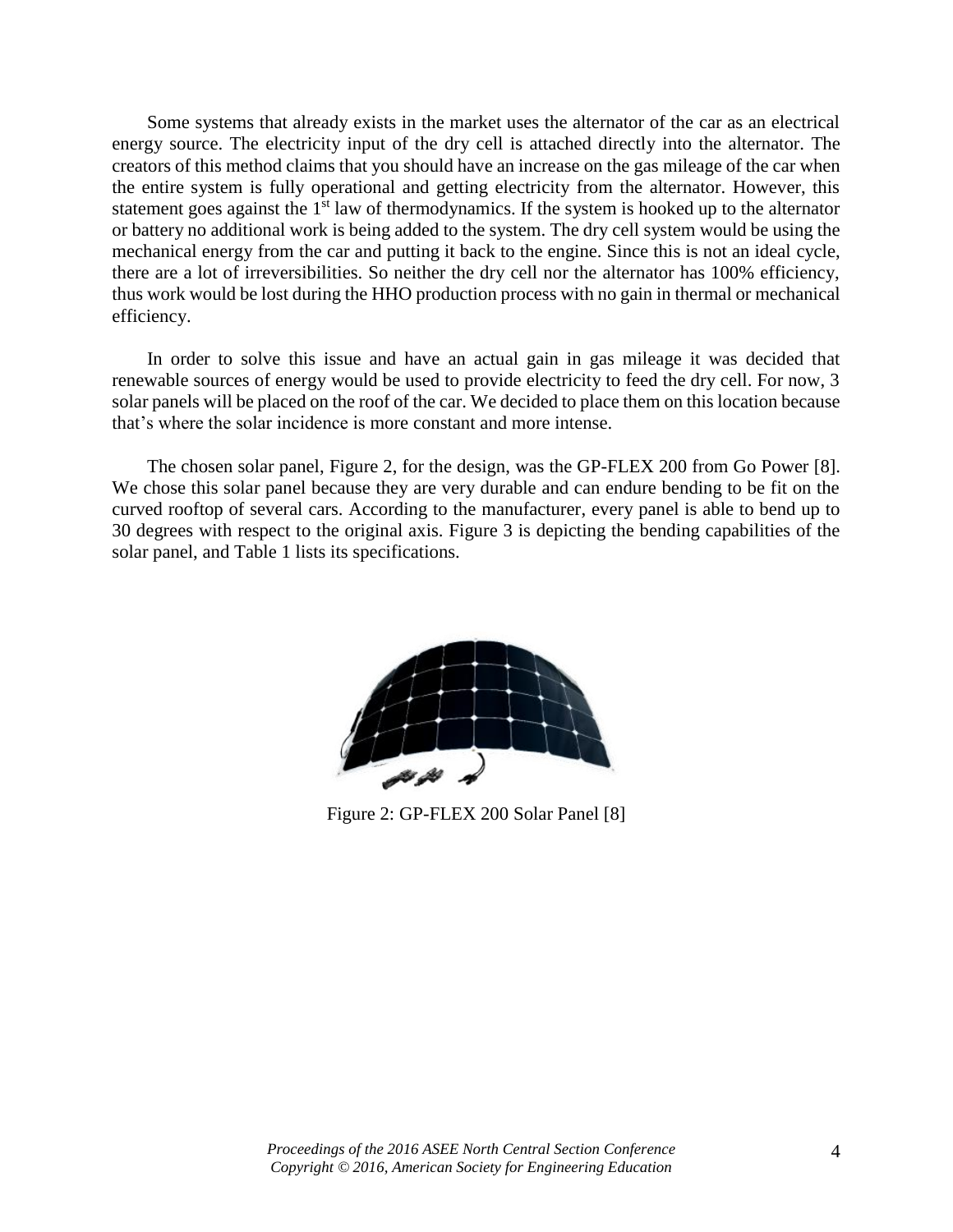

| Cell Type                       | Monocrystalline            |
|---------------------------------|----------------------------|
| <b>Solar Panel Output Power</b> | 100 W                      |
| <b>Solar Controller</b>         | 30 A, PWM                  |
| <b>Output Power warranty</b>    | 10 years                   |
| Maximum power current           | 5.62A                      |
| Maximum power voltage           | 17.8 V                     |
| Open circuit voltage (Voc)      | 20.8 V                     |
| Short circuit current (Isc)     | 6.01 A                     |
| Module Efficiency               | 19.99%                     |
| Maximum System Voltage          | 60 VDC                     |
| Maximum power tolerance         | $+/- 5%$                   |
| Dimensions (cm)                 | $106 \times 54 \times 0.3$ |
| Surface Area                    | $5724 \text{ cm}^2$        |
| Weight                          | $1.35$ kg                  |
|                                 |                            |

Table 1: GP-FLEX 200 Solar Panel Specifications [8]

In the United States the most sold cars every year happen to be the mid-size cars [9], which are also known as intermediate cars. Since this is the case, we chose to implement these solar panels on the rooftop of this kind of car. According to USA Today, the car that has been top-selling for the past two years is Toyota Corolla [10], which happens to be a midsize car.

According to the dimensions of the Toyota Corolla shown on Figure 4 [11] we can conclude that the rooftop could hold up to three solar panels.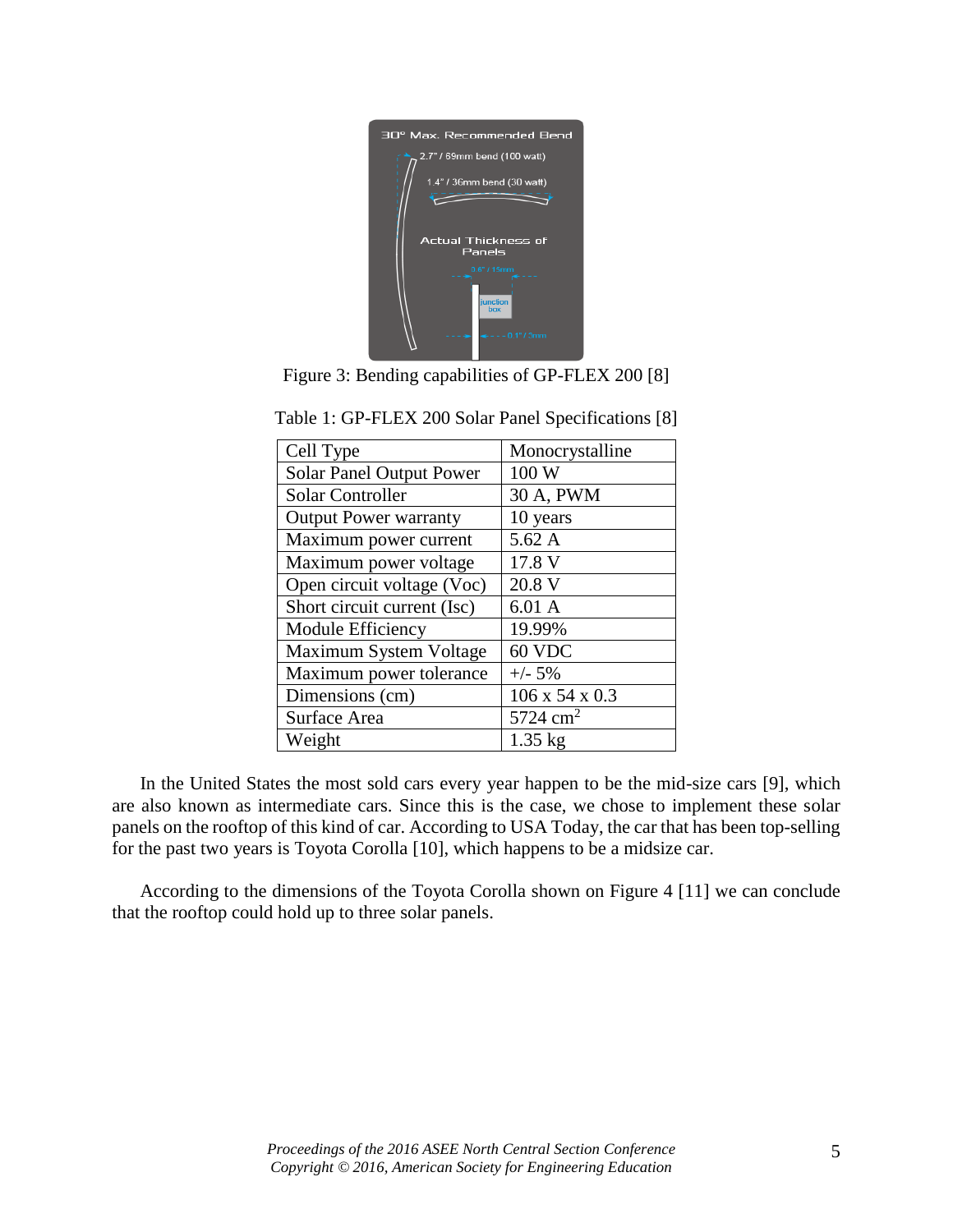

Figure 4: Toyota Corolla Blueprint [11]

Since the schematic on Figure 4 is drawn to scale, we were able to conclude that surface area of the rooftop was about 16178.4 cm<sup>2</sup>. One of the GP-FLEX 200 solar panels' surface area is 5724 cm<sup>2</sup>. This means that about 3 solar panels of this kind could be placed above the rooftop of a Toyota Corolla. Figure 5 shows the same car from Figure 4 but now with the solar panels on top.



Figure 5: Rooftop with 3 GP-FLEX 200 Panels

After deciding the type of solar panel and where it is going to be placed, we had to develop a system that would be able to store the electricity generated by the panels. The electrical components of this system are the solar panel, the battery and the charge controller.

The solar panel will generate electricity and will constantly recharge a battery placed in the car (different from the one a car uses to start the engine), a solar controller will then regulate the amount of current and voltage that is transferred to the battery and to the dry cell, not letting it overcharge or damage the battery. The schematics for the electrical components are shown in the Figure 6.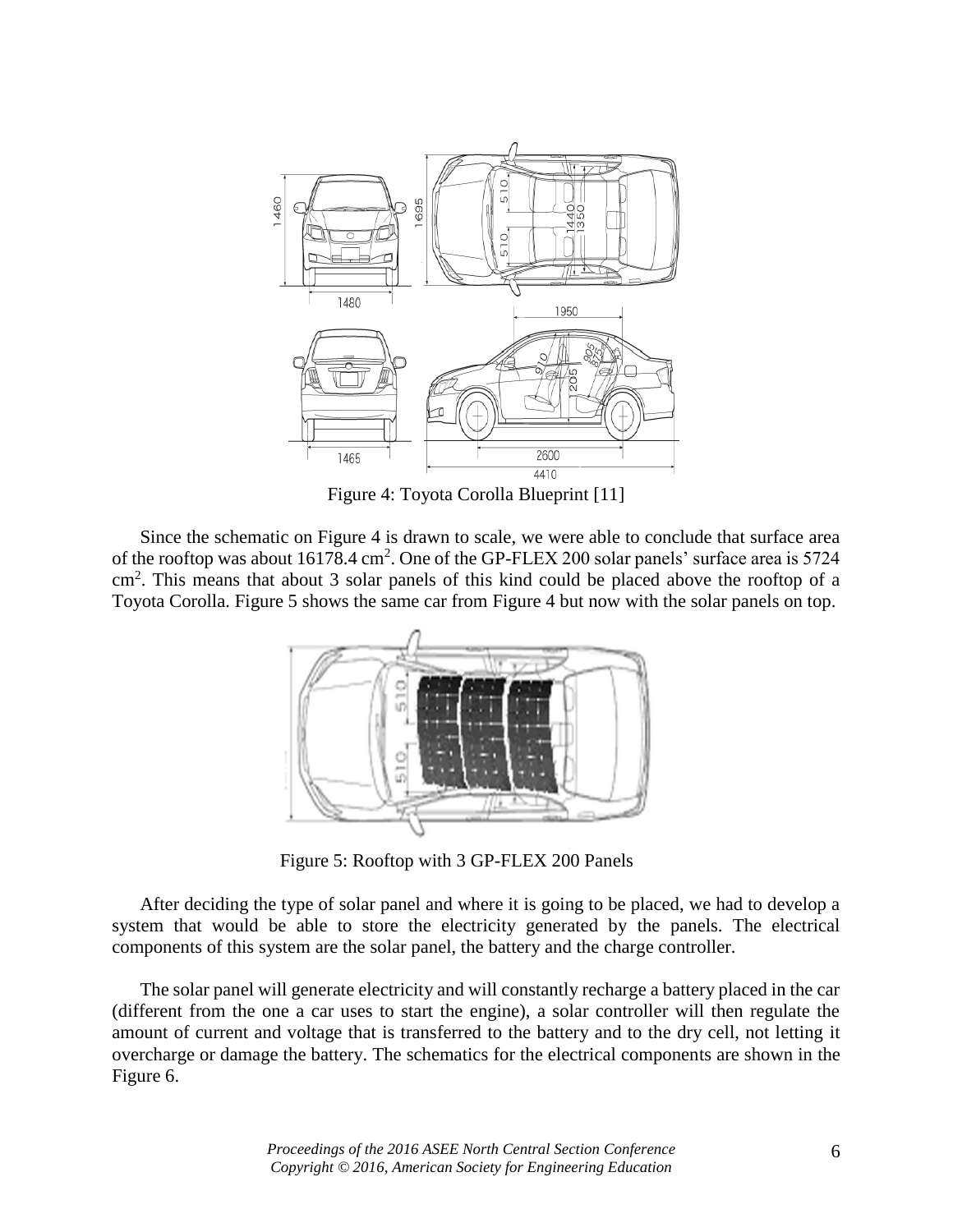The InnoGear® Solar Panel Charge Controller [12] plays an important role on the electrical system. It is responsible for controlling the charge and discharge process in the battery. We chose this model because it is capable of directing the electricity to the battery or straight to the dry cell, depending on the battery status and how much power the solar panels are providing to the system. This system is shown in Figure 7, the specifications for the charge controller can be found on Table 2, and the specifications for the battery can also be found on Table 3.



Figure 6: Electrical Components [12]



Figure 7: Charge Controller configuration [12]

Table 2: InnoGear® Solar Panel Charge Controller Specifications [12]

| Maximum voltage of PV:     | 30A                 |
|----------------------------|---------------------|
| Maximum discharge current: | 30A                 |
| Maximum output voltage:    | 12V/24V             |
| Maximum output power:      | 360W/720W           |
| Size:                      | 14.5 x 8.0 x 3.0 cm |
| System voltage of PV:      | 40V                 |
| Charge way:                | 3statePMW Charge    |
| Temperature compensation:  | <b>YES</b>          |
| Compatible battery:        | lead-acid cell      |

Table 3: SLR100 AGM Solar Battery Specifications [12]

| Nominal Voltage:      | 12V                    |
|-----------------------|------------------------|
| 20Hr Capacity:        | 100AH                  |
| RC:                   | $220$ min              |
| Energy:               | 1.350 kWh              |
| <b>Terminal Posts</b> | 8mm (included)         |
| Dimensions:           | 12.1"w x 6.7"d x 8.2"h |
| Weight:               | 681 <sub>b</sub>       |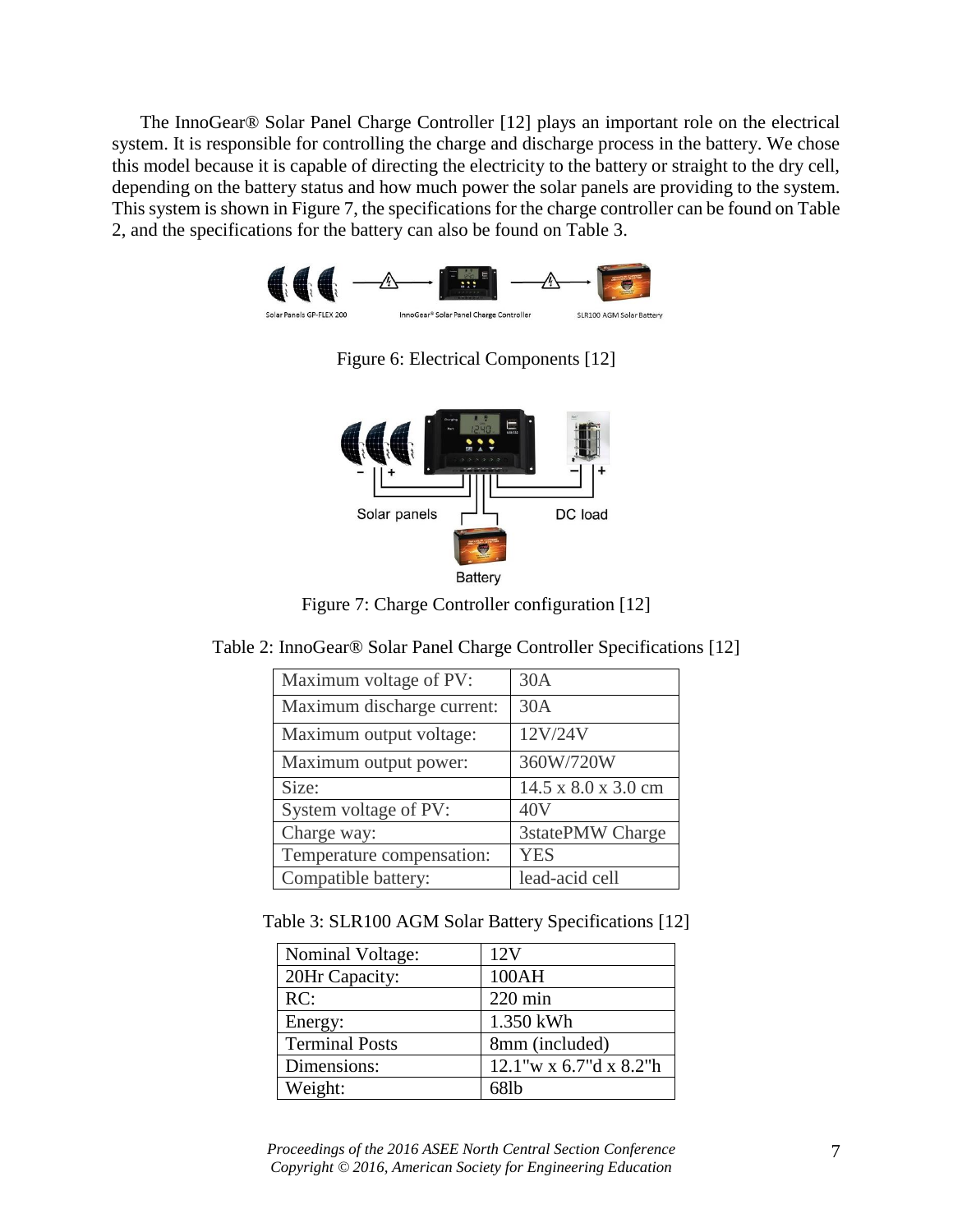| <b>Charging Current:</b>  | $7A-30A$    |
|---------------------------|-------------|
| <b>Charging Voltage:</b>  | 14.4V-14.9V |
| Float Voltage:            | 13.5V-13.8V |
| Solar Panel (Charging):   | 150W-400W   |
| <b>Charge Controller:</b> | $20A-UP$    |

Electricity Produced per day=Solar Panel Output Power \* Area of panel \* efficiency of the panel \* average hours of sun per day.

Assuming that a car is exposed to about three hours of direct sunlight in a day, then each panel will be able to produce a daily 0.1029 kWh of electricity. A sample calculation is as follows:

Output Electricity:  $100W*0.5724m^2*0.199*3$  hours per day = 0.034327 kWh. Since it was calculated that a maximum of 3 solar panels could be placed on the roof of a mid-size car then that value obtained for maximum output electricity would be multiplied by three and thus yielding a total final electrical output of 0.1029 kWh per day. The SLR100 AGM Solar Battery has the capability of storing 1.350 kWh which is more than what is need, thus being a successful choice.

Currently there are only some equipment that use the electrolysis of water to produce HHO. The most common ones are the wet cell and the dry cell. In the wet cell, the electrodes are submerged in water; conversely for the dry cell the electrodes are fixed and water flows between the plates. If we compare between both of these cells, the dry cell is more efficient and can produce more HHO than the wet cell and that is why the dry cell was selected for this design as a source for HHO production [11].

There's a specific amount of electrical current that needs to go through the water. According to Faraday's Law [13], the minimum amount of voltage for the best efficiency of the dry cell is 1.24 volts. If the voltage is greater than that value the energy will be lost to heat. However, this number was based on battery acid, so it is impractical to use it with water.

The better the flow of current the better the separation of water will be. Water cannot conduct electricity itself, that's why electrolytes are needed, so it can help with the conduction of electricity.

Some electrolytes aren't as good as others. The perfect electrolyte is the one that helps to conduct current, but does not participate on the chemical equation. It has been proved that KOH and NaOH are really stable and are not consumed during the electrolysis. [14] Some other substances will be consumed during the process and will accumulate on the electrodes making the whole process less efficient.

Another important topic that needs to be taking into consideration when producing HHO is the maximum current density. It is really important so energy is not lost in heat. All the electrons that flow within water produces heat, and our goal is to reduce as much as possible the losses in heat [15].

Those were important concerns that were taken into account when choosing the right dry cell and that is why the following dry cell was selected. This is the unit in the system that will be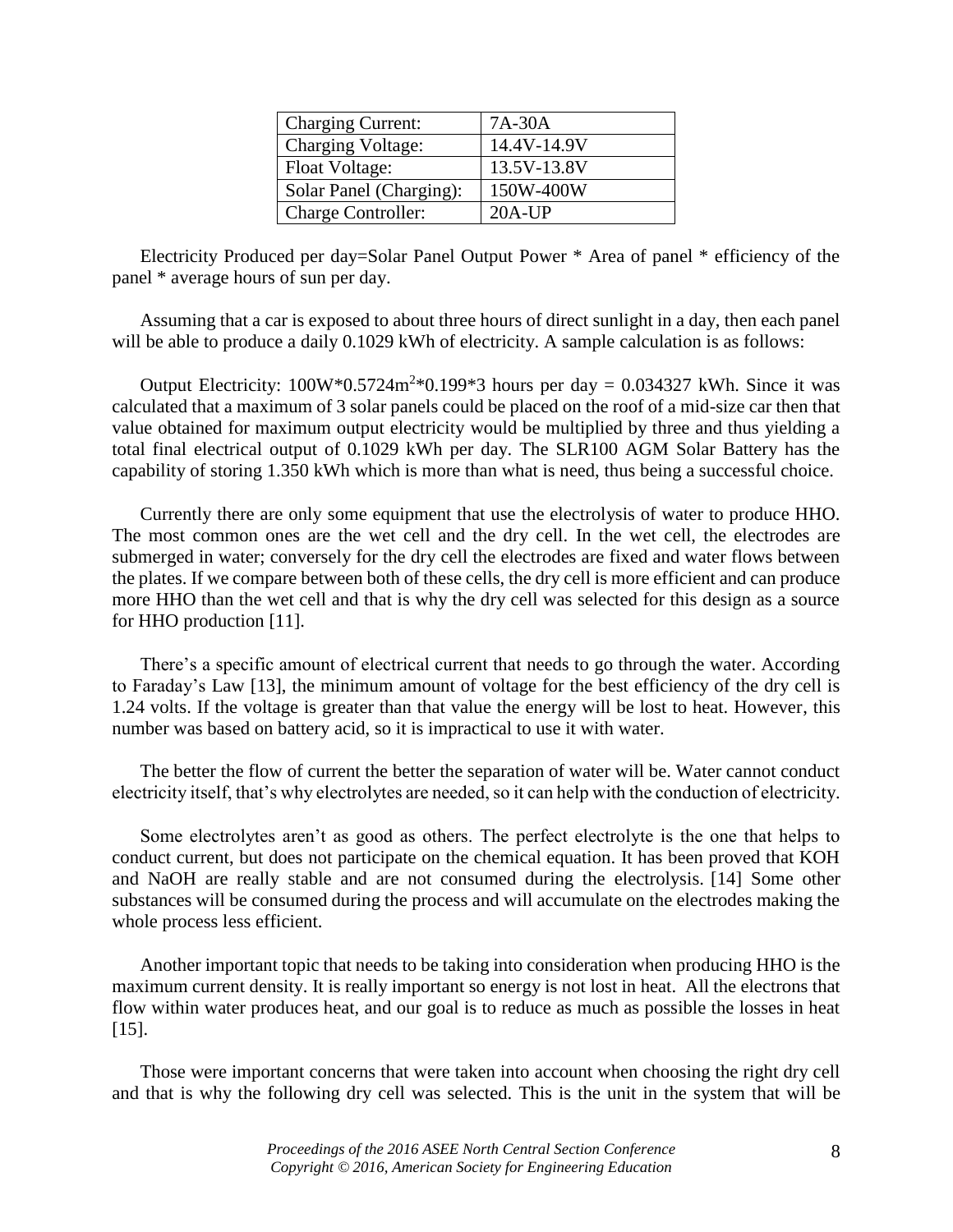constantly generating HHO. It is a newly developed 21 plate dry cell. This dry cell can operate at 12 V and has a total current of 3 Amps. Using the software on the hho4free website, the calculated input power was 36 Watts, or 0.036 kW [11]. This dry cell has the capability of producing 5 liters per minute of HHO, which might be enough to improve the efficiency of an automobile. This dry cell requires a relatively high power to function; however, our solar system is able to generate 0.1029 kWh and therefore it could function without any problem.

The IHHOI (International HHO Institute) have made some experiments and came up with a chart that relates engine size liters, Amps, and LPM (liters per minute). According to that chart [16], one fourth liter per minute of HHO for each liter of engine size is required to increase an automobiles mileage. For a 2.0 liter Toyota Corolla 0.5 liters per minute of HHO is needed. This means that theoretically the dry cell will be capable of providing enough HHO for the engine. Since the engine in the lab could not be tested, then this report does not include experimental results that show amount of increase in efficiency when the desired amount of HHO is added into the engine.

HHO is sometimes known as a detonating gas. This is because HHO has the ability to burn as soon as it is subjected to an ignition. According to a report from BMW [7], hydrogen alone is not explosive, however when it is mixed with oxygen and other gases and when it is given some sort of small ignition energy. There is the possibility of an ignition to happen [7].

HHO will be produced by the dry cell and it will be sent to the engine intake through a fuse. Autoignition of HHO gas occurs around  $570^{\circ}$ C which is about  $1065^{\circ}$ F and the minimum energy that should be provided to ignite the mixture is about 20 micro joules. Oxyhydrogen has the ability to burn when it is between 4% to 94% hydrogen in terms of volume. After the oxyhydrogen undergoes ignition, then it becomes water vapor and as a result energy is released [13].

#### **Conclusion**

Oxyhydrogen, mostly known as HHO, is a mixture of hydrogen and oxygen gases that can be produced through water electrolysis. Electrolysis is a process, which uses a DC electric current to separate the water molecules and thus producing HHO. The current systems that are integrated into vehicles range from implementation of a hydrogen tank that is refilled just like an ordinary fuel tank or the implementation of a dry cell, which is a device that generates HHO. The first is a hazardous design because if a vehicle ever happens to be involved in an accident. The dry cell in the second design is powered by electricity coming from a vehicle's alternator which provides power to a car's electrical system when its engine is running. This means that the car should consume more fuel to produce sufficient electricity to power the dry cell and this means that the vehicle would consume more fuel. The solar cell-power system proposed and designed in this paper will have neither of these problems and can improve the efficiency, reduce fuel consumption, and decrease environmental impacts of vehicles.

#### **Bibliography**

- [1] <https://www.fueleconomy.gov/feg/atv.shtml>
- [2] <https://www.fueleconomy.gov/feg/atv-hev.shtml>
- [3] <http://info.ornl.gov/sites/publications/files/Pub37730.pdf>